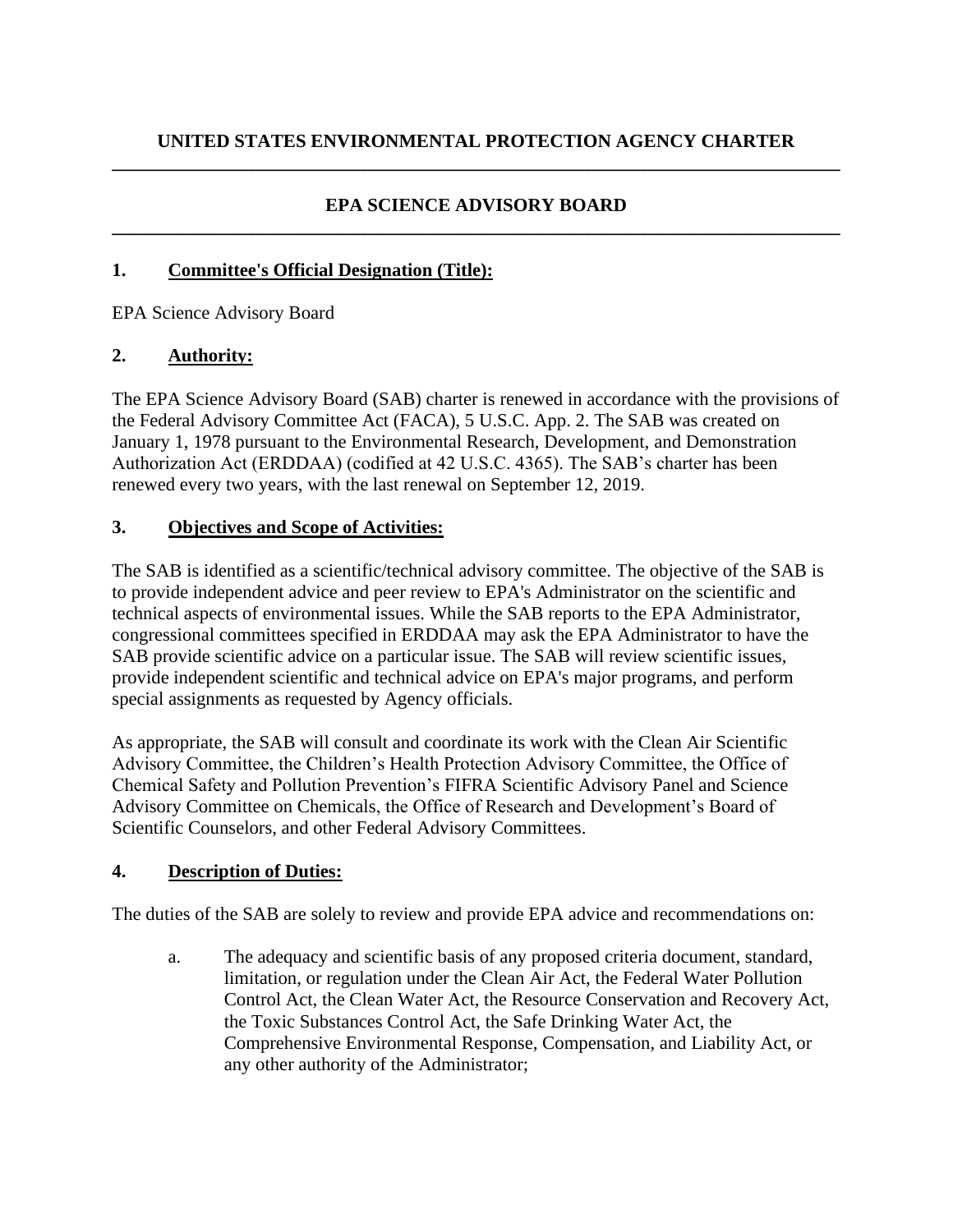- b. The scientific and technical adequacy of Agency programs, guidelines, documents, methodologies, protocols and tests;
- c. New or revised scientific criteria or standards for protection of human health and the environment;
- d. New information needs and the quality of Agency plans and programs for research, development and demonstration; and
- e. The relative importance of various natural and anthropogenic pollution sources.

# **5. Agency or Official to Whom the Committee Reports:**

The SAB will report its advice and recommendations to the EPA Administrator. When an SAB report addresses a request for scientific advice from one of the congressional committees specified in ERDDAA, the EPA will forward the SAB's advice to the requesting congressional committee.

#### **6. Support:**

EPA will be responsible for financial and administrative support. Within EPA, this support will be provided by the Office of the Administrator.

# **7. Estimated Annual Operating Costs and Staff Years:**

The estimated annual operating cost of the SAB is \$2,300,000 which includes 13.0 staff years of support.

# **8. Designated Federal Officer:**

The SAB Staff Director will appoint full-time employees of EPA as the Designated Federal Officers (DFO) for the SAB and its committees and panels. A DFO (or a designee) will be present at all meetings. The DFO will approve the meeting agenda in advance and ensure that each meeting is conducted in accordance with FACA, including availability of meeting materials. The DFO has the authority to adjourn any meeting when he or she determines it is in the public interest to do so, and will chair meetings when directed to do so by the official to whom the committee reports.

# **9. Estimated Number and Frequency of Meetings:**

There will be approximately 6-8 meetings of the SAB each year. Meetings may occur as needed and approved by the SAB Staff Director. In addition, there will be approximately 20-25 meetings of SAB's committees and panels each year, as needed and approved by the SAB Staff Director. The SAB uses the term "committee" to mean a standing subcommittee of the chartered SAB.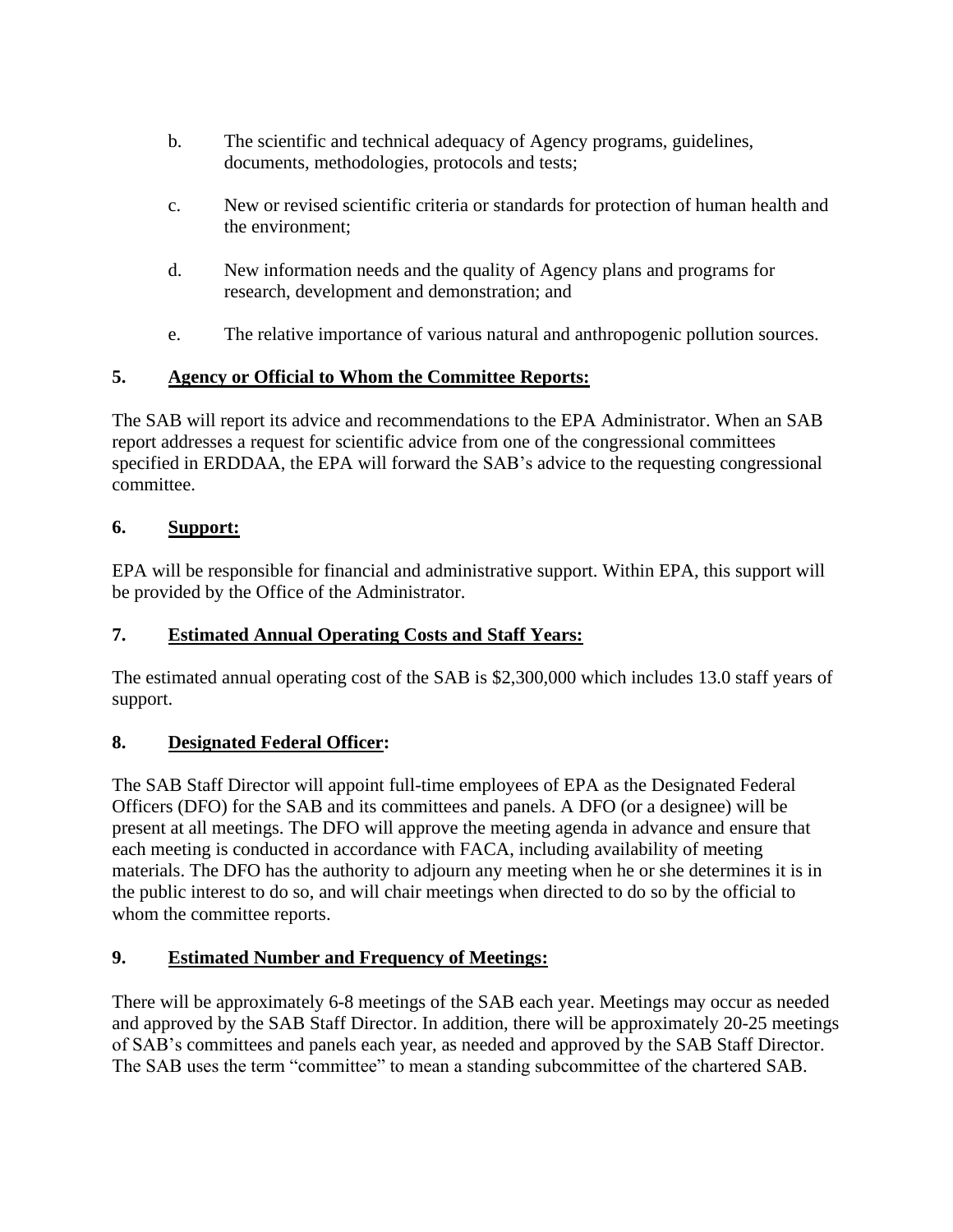EPA may pay travel and per diem expenses when determined necessary and appropriate.

As required by FACA, SAB meetings will be open to the public unless the Administrator determines that a meeting or a portion of a meeting may be closed in accordance with 5 U.S.C. 552b(c). Consistent with EPA policy, SAB committee and panel meetings generally will be open to the public. Interested persons may attend meetings, appear before, or file comments with the SAB, and its committees and panels.

#### **10. Duration:**

Continuing.

# **11. Termination:**

This charter will be in effect for two years from the date it is filed with Congress. After this twoyear period, the charter may be renewed in accordance with Section 14 of FACA.

# **12. Membership and Designation:**

The SAB will be composed of about 45 members. The number of members may be adjusted as necessary to provide leadership to SAB committees and panels. Most SAB members will serve as Special Government Employees. Members will be independent experts in the fields of science, engineering, and economics and other social sciences to provide a range of expertise required to assess the scientific and technical aspects of environmental issues. In addition, the chair of the Clean Air Scientific Advisory Committee will be an SAB member.

# **13. Subcommittees:**

Pursuant to 42 USC 4365 (e)(2), EPA, in consultation with the SAB, established a standing agriculture –related committee to provide scientific and technical advice to the chartered SAB relating to matters referred to the SAB that are determined, in consultation with the Secretary of Agriculture, to have a significant direct impact on farming- and agriculture-related industries. EPA, in consultation with the SAB, may form additional committees, panels, or workgroups for any purpose consistent with this charter. Such committees, panels or workgroups may not work independently of the chartered committee and must report their recommendations and advice to the chartered SAB for full deliberation, discussion and approval. Each committee, panel or workgroup will be chaired by a member of the chartered SAB. Most members of SAB committees, panels, and workgroups will serve as Special Government Employees. Committees, panels, and workgroups have no authority to make decisions on behalf of the SAB and may not report directly to the Agency.

# **15. Recordkeeping:**

The records of the committee, formally and informally established subcommittees, or other subgroups of the committee, will be handled in accordance with NARA General Records